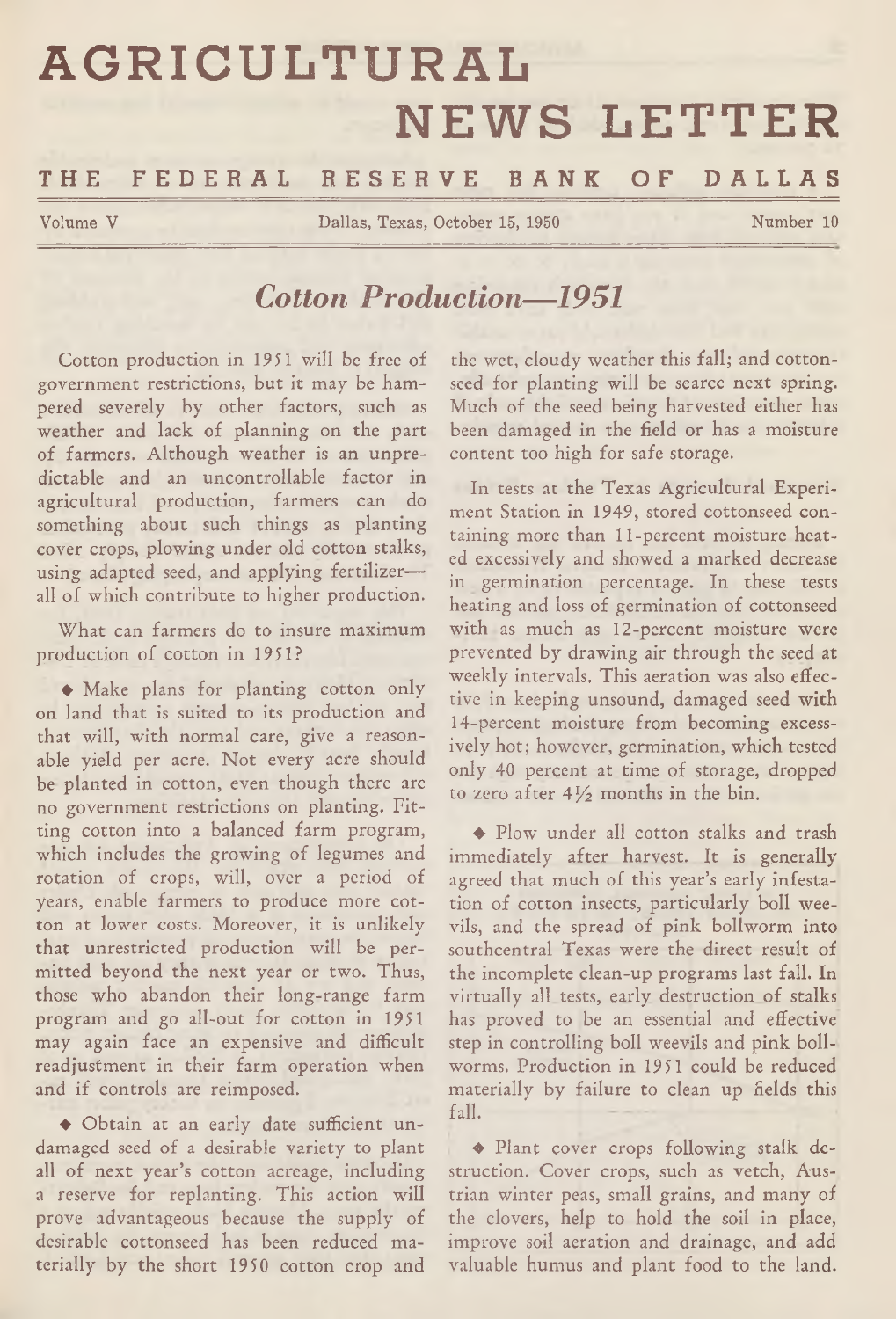When properly fertilized, their use in the rotation can boost cotton yields as much as 50 percent.

♦ Purchase sufficient fertilizer for next year's crops and, if you have storage space, take delivery now. Even though production of commercial fertilizer is likely to be at or near a record level, the demand is increasing each year, and those who wait until next spring may find their dealer sold out or unable to make delivery. Fertilizer manufacturers and transportation companies can make adequate quantities of fertilizer available only if delivery can be spread over several months.

#### *Seasonal Trends in Turkey Prices*

Raising turkeys has become big business for many southwestern farmers. Production in this area in 1950 is expected to be a new record of more than 80,000,000 pounds, and income from this source may exceed \$25,- **000,000.**

Profits or losses on turkeys will depend, in many cases, upon obtaining the highest possible market price for the birds. A drop in price of 2 or 3 cents per pound may wipe out the profit margin, while still sharper declines



may result in serious financial loss to some producers.

Selling at the wrong time or at undesirable weights and marketing poor-quality birds frequently result in unprofitable prices for growers. These mistakes can be corrected by buying poults hatched from improved broadbreasted varieties, suited to the demands of the market; by selling only well-finished, full-fleshed birds; and by watching market quotations and comments to determine the weights in greatest demand.

Selecting the proper time to sell requires a study of seasonal trends in prices. While prices cannot be forecast with accuracy by such a study, the most probable trend from week-to-week can be anticipated. Past records show that in years of high turkey production prices usually decline rather sharply after Thanksgiving. (See accompanying chart.)

This trend did not hold true in 1949, for although production was at a high level, prices increased from October through most of December. However, it should be remembered that last year a price-support program was in effect for turkeys and that the Government bought heavily during December. Without this support, prices likely would have fallen rather sharply after Thanksgiving.

The Department of Agriculture has announced that prices for this year's record turkey crop will not be supported. Under such conditions it is likely that prices will follow the normal seasonal pattern, and marketing of birds as soon as they are well finished and are of desirable market weights may be advisable. Early sales—by Thanksgiving—are expected to bring highest prices. Heavier marketings of broilers as well as of pork, anticipated during December, will exert downward pressure on turkey prices during the Christmas season.

Growers should also take note of premiums usually paid for turkey hens and for lighterweight toms. Heavier birds usually sell at a discount, so there is little reason for holding them after they are well fleshed and finished.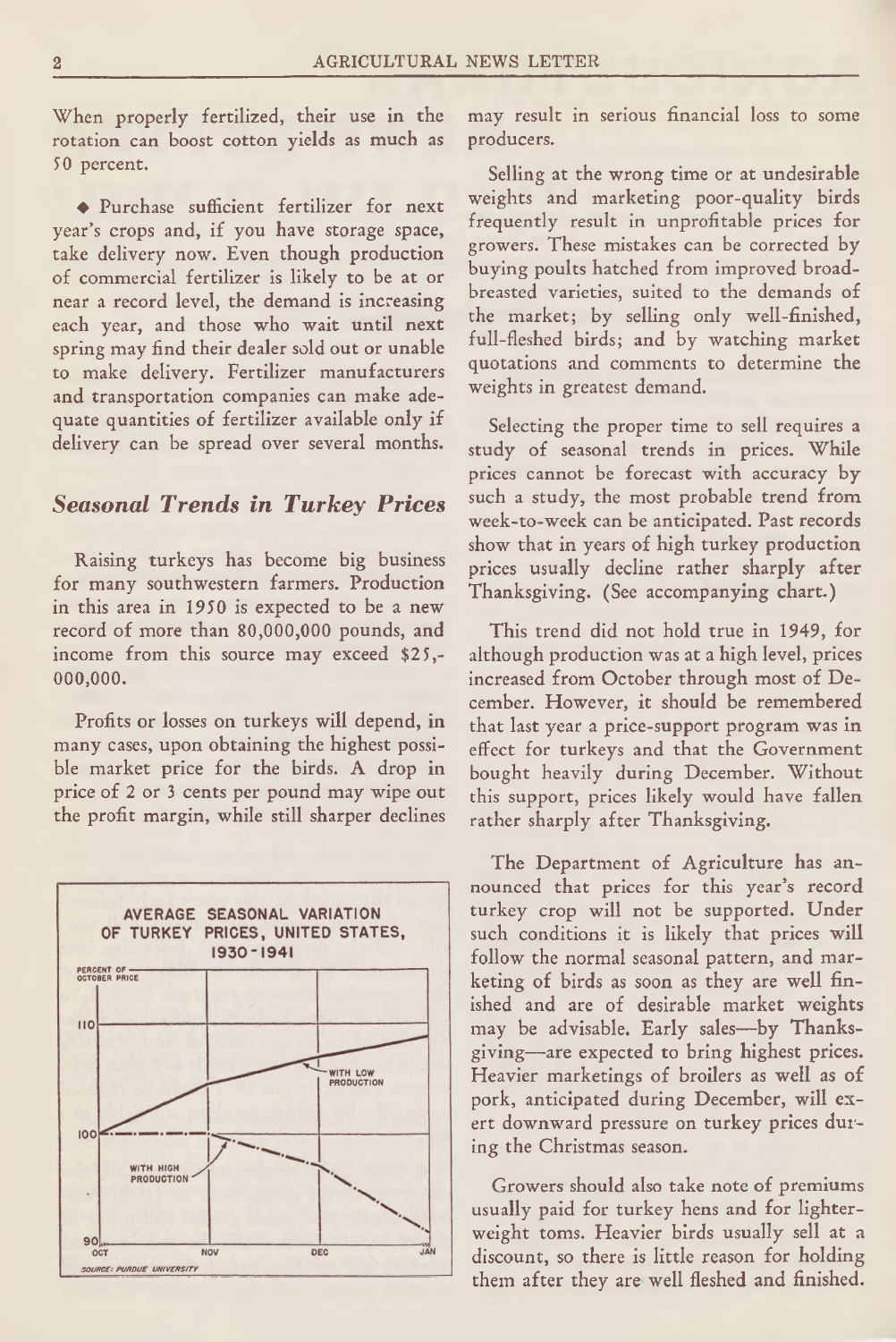#### *Change Lamb Ration Slowly*

Lambs are extremely sensitive to changes in feed, and heavy losses may result if care is not exercised in changing from one type of ration to another, states Dr. J. W. Wolfe, veterinarian at Oklahoma A. & M. College.

Dr. Wolfe points out that death losses caused by a sudden change in feed are usually the result of an outbreak of a disease called "enterotoxemia." Changing suddenly from poor- or ordinary-quality feed to a rich and more palatable ration creates conditions favorable for the disease. Outbreaks frequently occur when lambs are changed from dry areas to regions with abundant nutritious grass or when they are placed suddenly in the feeding lot with access to large amounts of concentrates. Any change in the ration should be made gradually to prevent an outbreak of the disease.

Enterotoxemia is usually fatal, with death occurring within 4 to 8 hours. If the disease is suspected, the flock should be placed in a lot and fed only hay and water until the veterinarian has made his diagnosis and recommended treatment. Spreading of the disease can be checked by a veterinarian with the use of certain biological products, but fast action is necessary to avoid loss once the disease develops.

## *Lights Increase Egg Production*

As days become shorter, use of electric lights in the laying house increases egg production. Higher egg prices during the fall months make this practice particularly profitable.

For maximum egg production, a hen needs 12 to 14 hours of light each day, according to W. J. Moore, associate poultry husbandman of the Texas A. & M. College Extension Service. Use of artificial lights to lengthen the hen's working day should begin early in the fall and be continued throughout the winter.

Lights can be used either in the morning or evening, and a simple timing device can be installed to turn the lights on or off automatically at any given time. Mr. Moore recommends use of two 25- to 40-watt light bulbs for each 400 feet of floor space.

#### **The Sixth Little Pig**

Litters of fewer than six pigs are unprofitable, as income from the sale of five pigs is needed to offset the cost of producing a litter, according to A. A. Heidebrecht, Oklahoma A. & M. College animal husbandman.

More litters of a profitable size will be raised, says Mr. Heidebrecht, if farmers select breeding gilts from sows which have farrowed large litters, since size of litter is dependent, in part, upon inherited characteristics.



Of equal importance is care of the sows, particularly just prior to and immediately after farrowing. They should be given access to plenty of clean water and fed a ration containing about 20-percent protein and fortified with calcium and phosphorus. Plenty of green pasture will reduce feed requirements materially and, also, provide a source of Vitamins A and D. If pasture is not available, bright, leafy legume hay should be fed daily.

#### *New D airy Barn Plans*

Plans for milking barns that reduce labor and can be used for either a large or small herd have been prepared by the Louisiana State University Extension Service. An outstanding feature of the barns is that milking stalls are on a level 30 inches above the aisle in which the milker works, making it possible to care for the cows and do the milking without bending or squatting.

Like most of the "milking-parlor"-type barns, space is provided for only four to six cows. As the animals come in from the pasture